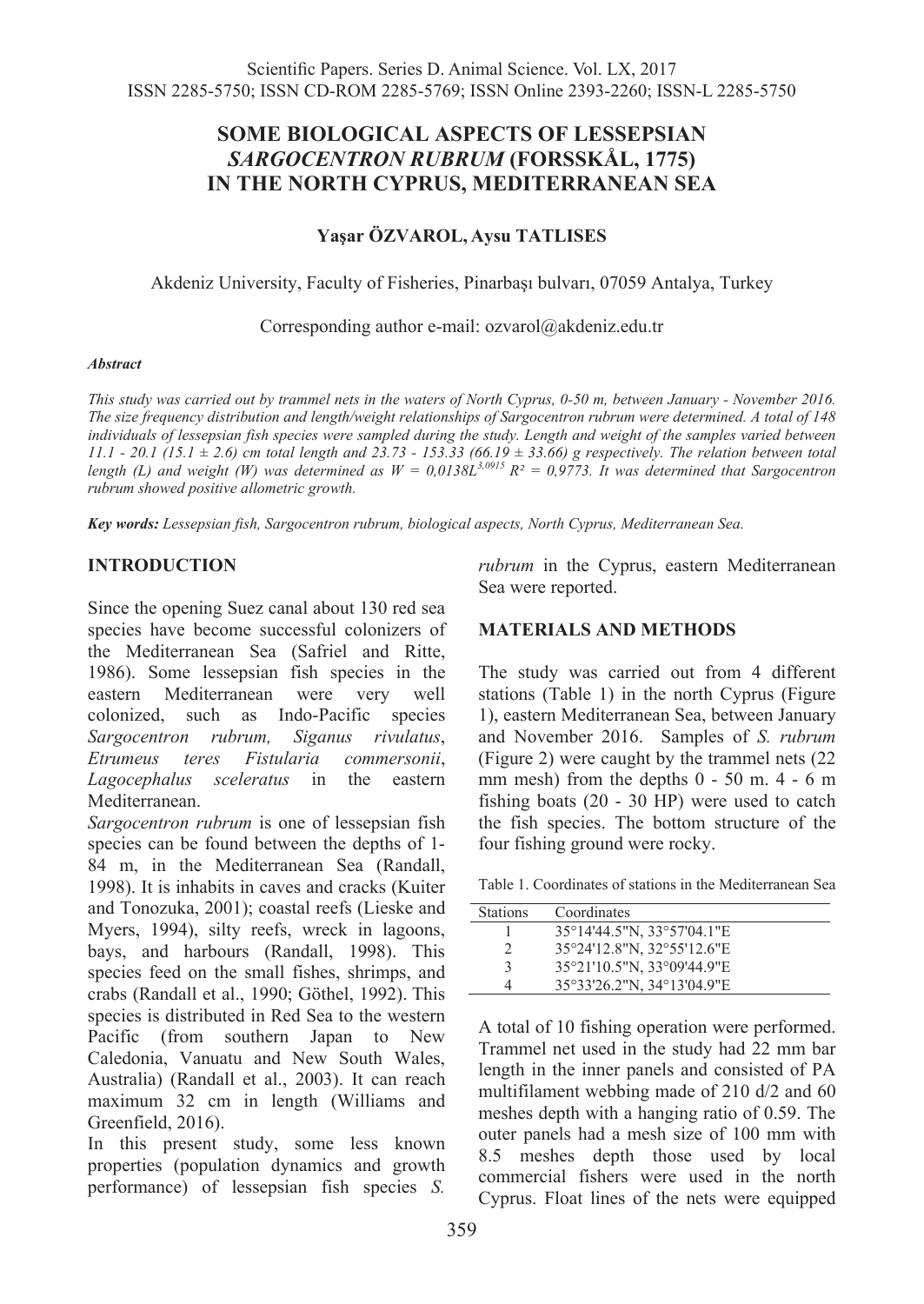with PP Ø4 no floats and 30 g lead sinkers. The experimental trammel net with a total length of 210 m was obtained using one sheet of each mesh size in 70 m long.



Figure 1. S Sampling area as



Figure 2. Research material Sargocentron rubrum

Samples were caught and total length (TL) was taken from tip of snout to caudal fin end (TL) measured to the nearest centimeter and then weighed to the nearest grams in the laboratory. In the laboratory, fishes were identified to species level, based on following Smith and Heemstra (1986).

In the study, the relationship between length and weigh ht were c calculated by using the formula  $W = a TL<sup>b</sup>$ , in which W is the total weight  $(g)$  and TL is the total length  $(cm)$ . The parameters s *a* and *b* were estimated by functional regression. In the equal *b* value for each species was tested by t-test at the 0.05 significance level to verify that it was significantly different from isometric growth (Froese, 20 006).

## **RESULTS AND DISCUSSIONS**

A total of 148 specimens of *S. rubrum* were caught and analyzed during the research period. The mean length was estimated as  $15.06 \pm 2,56$ cm, ranging from 11.1 cm to 20.1 cm TL; and weight was  $66.19 \pm 33.65$  g, varying from 23.7 g to 153.3 g. The length and weight frequency dis tribution di agrams wer re given in F Figure 3, 4.



Figure 3. Length frequency distribution of *Sargocentron rubru um*



Figure 4. Weight frequency distribution of *Sargocentron rubru um*

The length/weight relationships were calculated and showed in Figure 5. According to table the length-weight relationship curves, allometry in growth is observed positive.



igure 5. Length-weight relationship of Sargocentron *ru brum* in the N North Cyprus